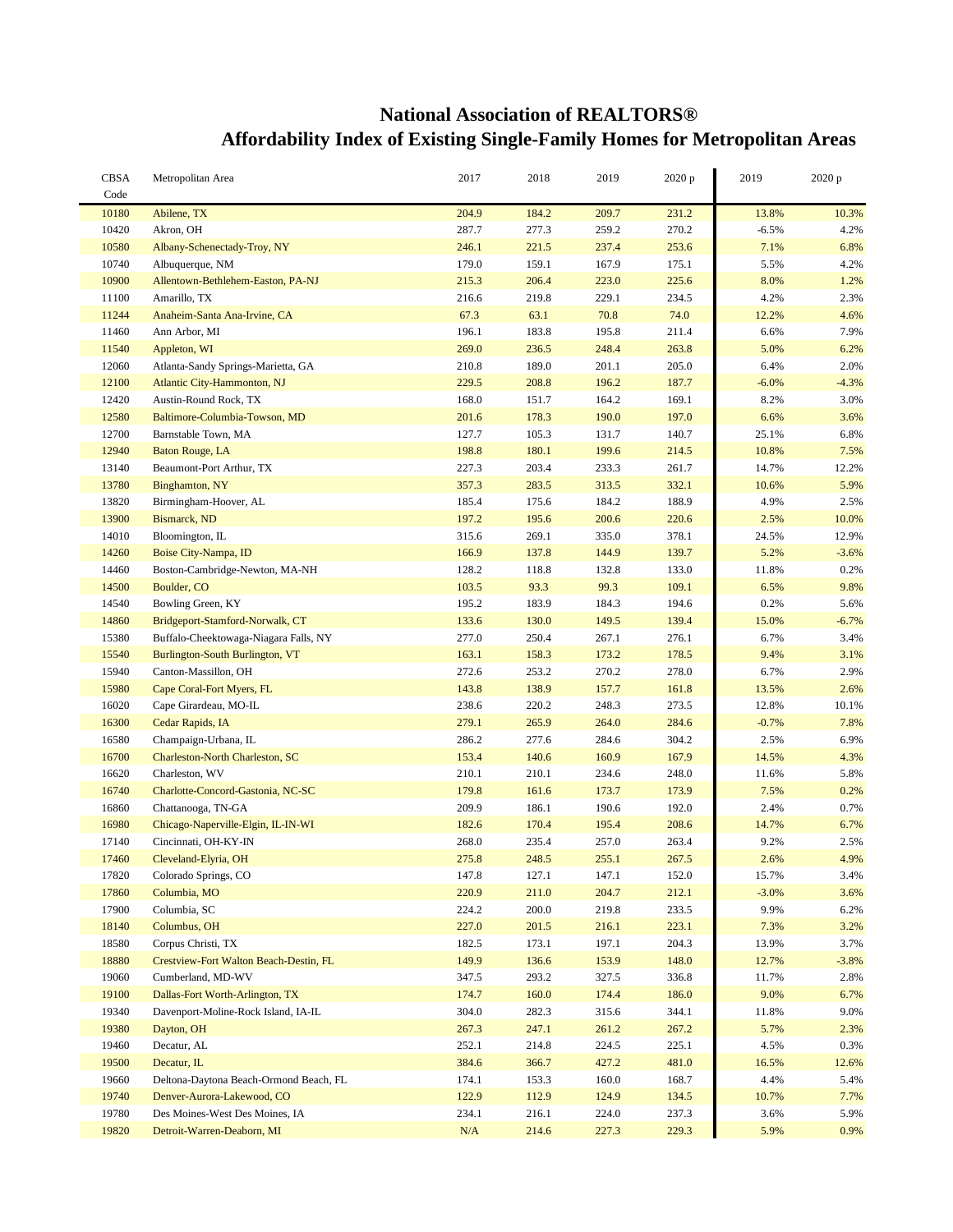| <b>CBSA</b>    | Metropolitan Area                              | 2017           | 2018           | 2019           | 2020 p         | 2019           | 2020 p       |
|----------------|------------------------------------------------|----------------|----------------|----------------|----------------|----------------|--------------|
| Code           |                                                |                |                |                |                |                |              |
| 20100          | Dover, DE                                      | 174.0          | 165.5          | 173.3          | 178.3          | 4.7%           | 2.8%         |
| 20500          | Durham-Chapel Hill, NC                         | 177.8          | 146.5          | 153.8          | 159.0          | 5.0%           | 3.3%         |
| 21300          | Elmira, NY                                     | 339.5          | 294.5          | 339.3          | 366.1          | 15.2%          | 7.9%         |
| 21340          | El Paso, TX                                    | 176.3          | 160.2          | 177.0          | 189.0          | 10.5%          | 6.8%         |
| 21500          | Erie, PA                                       | 314.7          | 265.3          | 293.4          | 314.6          | 10.6%          | 7.2%         |
| 21660          | Eugene, OR                                     | 138.9          | 118.3          | 133.3          | 135.4          | 12.7%          | 1.6%         |
| 22020          | Fargo, ND-MN                                   | 218.3          | 203.4          | 222.8          | 241.3          | 9.5%           | 8.3%         |
| 22140          | Farmington, NM                                 | 159.2          | 145.8          | 142.1          | 146.6          | $-2.5%$        | 3.1%         |
| 22180          | Fayetteville, NC                               | 227.0          | 210.7          | 225.2          | 228.6          | 6.9%           | 1.5%         |
| 22500          | Florence, SC                                   | 202.3          | 199.8          | 217.3          | 215.4          | 8.8%           | $-0.9%$      |
| 22540          | Fond du Lac, WI                                | 306.0          | 262.4          | 326.9          | 372.0          | 24.6%          | 13.8%        |
| 23060          | Fort Wayne, IN                                 | 272.5          | 243.1          | 249.7          | 262.7          | 2.7%           | 5.2%         |
| 23540          | Gainesville, FL                                | 169.3          | 170.2          | 162.7          | 175.6          | $-4.4%$        | 7.9%         |
| 23844          | Gary-Hammond, IN                               | 236.7          | 215.4          | 227.0          | 233.6          | 5.4%           | 2.9%         |
| 24020          | Glens Falls, NY                                | 237.0          | 226.2          | 232.4          | 242.5          | 2.7%           | 4.3%         |
| 24340          | Grand Rapids-Wyoming, MI                       | 226.7          | 201.3          | 207.0          | 217.3          | 2.8%           | 5.0%         |
| 24580          | Green Bay, WI                                  | 254.8          | 219.0          | 234.6          | 248.9          | 7.1%           | 6.1%         |
| 24660          | Greensboro-High Point, NC                      | 213.1          | 192.6          | 195.6          | 194.5          | 1.6%           | $-0.6%$      |
| 24860          | Greenville-Anderson-Mauldin, SC                | 180.6          | 166.1          | 176.2          | 187.0          | 6.1%           | 6.1%         |
| 25060          | Gulfport-Biloxi-Pascagoulia, MS                | 242.8          | 214.3          | 224.5          | 227.0          | 4.7%           | 1.1%         |
| 25180          | Hagerstown-Martinsburg, MD-WV                  | 230.8          | 203.5          | 198.4          | 202.1          | $-2.5%$        | 1.9%         |
| 25420          | Harrisburg-Carlisle, PA                        | 261.0          | 236.8          | 255.9          | 273.3          | 8.0%           | 6.8%         |
| 25540          | Hartford-West Hartford-East Hartford, CT       | 216.4          | 216.7          | 233.8          | 240.6          | 7.9%           | 2.9%         |
| 26420          | Houston-The Woodlands-Sugar Land, TX           | 176.4          | 162.0          | 181.0          | 193.4          | 11.7%          | 6.9%         |
| 26620          | Huntsville, AL                                 | 229.0          | 195.7          | 203.2          | 210.0          | 3.8%           | 3.4%         |
| 26900          | Indianapolis-Carmel-Anderson, IN               | 236.4          | 206.6          | 224.9          | 228.3          | 8.9%           | 1.5%         |
| 27140          | Jackson, MS                                    | 200.1          | 195.4          | 202.3          | 206.9          | 3.5%           | 2.3%         |
| 27260          | Jacksonville, FL                               | 166.5          | 146.7          | 186.9          | 174.5          | 27.4%          | $-6.6%$      |
| 28100          | Kankakee, IL                                   | 310.2          | 259.2          | 291.4          | 302.0          | 12.4%          | 3.7%         |
| 28140          | Kansas City, MO-KS                             | 224.5          | 202.6          | 217.4          | 230.4          | 7.3%           | 6.0%         |
| 28420          | Kennewick-Richland, WA                         | 162.0          | 136.6          | 143.0          | 149.7          | 4.7%           | 4.7%         |
| 28740          | Kingston, NY                                   | 199.9          | 197.5          | 195.2          | 187.2          | $-1.1%$        | $-4.1%$      |
| 28940          | Knoxville, TN                                  | 204.9          | 180.6          | 195.8          | 203.2          | 8.5%           | 3.7%         |
| 29460          | Lakeland-Winter Haven, FL                      | 167.4          | 153.4          | 157.6          | 163.2          | 2.7%           | 3.6%         |
| 29620          | Lansing-East Lansing, MI                       | 294.4          | 256.8          | 266.7          | 280.6          | 3.8%           | 5.2%         |
| 29820          | Las Vegas-Henderson-Paradise, NV               | 140.6          | 121.6          | 130.9          | 138.8          | 7.7%           | 6.0%         |
| 30460          | Lexington-Fayette, KY                          | 248.6          | 213.8          | 237.5          | 245.7          | 11.1%          | 3.4%         |
| 30700          | Lincoln, NE                                    | 240.2          | 214.5          | 225.2          | 233.2          | 5.0%           | 3.5%         |
| 30780          | Little Rock-North Little Rock-Conway, AR       | 259.9          | 233.7          | 253.7          | 265.9          | 8.6%           | 4.8%         |
| 31084          | Los Angeles-Long Beach-Glendale, CA            | 71.5           | 70.6           | 78.5           | 83.1           | 11.2%          | 5.8%         |
| 31140          | Louisville/Jefferson County, KY-IN             | 228.2          | 203.4          | 215.4          | 224.5          | 5.9%           | 4.2%         |
| 31540          | Madison, WI                                    | 183.7          | 169.1          | 183.1          | 191.7          | 8.3%           | 4.7%         |
| 31700          | Manchester-Nashua, NH                          | 189.8          | 167.5          | 176.7          | 178.9          | 5.5%           | 1.3%         |
| 32820          | Memphis, TN-MS-AR                              | 204.5          | 184.8          | 197.8          | 193.6          | 7.1%           | $-2.2%$      |
| 33100          | Miami-Fort Lauderdale-West Palm Beach, FL      | 105.4          | 95.4           | 106.1          | 109.7          | 11.2%          | 3.4%         |
| 33340          | Milwaukee-Waukesha-West Allis, WI              | 178.2          | 163.4          | 175.4          | 185.3          | 7.3%           | 5.7%         |
| 33460          | Minneapolis-St. Paul-Bloomington, MN-WI        | 207.7          | 184.9          | 199.9          | 210.0          | 8.2%           | $5.0\%$      |
| 33660          | Mobile, AL                                     | 228.8          | 194.4          | 218.2          | 231.6          | 12.3%          | 6.1%         |
| 33860          | Montgomery, AL                                 | 243.1          | 232.7          | 242.1          | 245.7          | 4.0%           | 1.5%         |
| 34820          | Myrtle Beach-Conway-North Myrtle Beach, SC-NC  | 154.3          | 145.7          | 162.1          | 176.6          | 11.2%          | 8.9%         |
| 34940          | Naples-Immokalee-Marco Island, FL              | 96.4           | 91.6           | 111.1          | 112.9          | 21.4%          | 1.6%         |
| 34980          | Nashville-Davidson--Murfreesboro--Franklin, TN | 170.1          | 153.2          | 170.4          | 181.8          | 11.3%          | 6.7%         |
| 35004          | Nassau County-Suffolk County, NY               | 139.6          | 132.0          | 146.0          | 150.9          | 10.6%          | 3.4%         |
| 35300          |                                                | 211.4          |                |                |                | 7.4%           |              |
|                | New Haven-Milford, CT                          |                | 190.6          | 204.7          | 206.3          |                | 0.7%         |
| 35380<br>35614 | New Orleans-Metairie, LA                       | 180.8          | 161.6          | 180.5          | 193.7          | 11.7%<br>9.0%  | 7.3%         |
| 35620          | New York-Jersey City-White Plains, NY-NJ       | 115.2<br>121.5 | 115.2          | 125.6<br>130.2 | 125.6          | 10.7%          | 0.0%<br>3.4% |
|                | New York-Newark-Jersey City, NY-NJ-PA          |                | 117.6          |                | 134.5          |                |              |
| 35084          | Newark, NJ-PA                                  | 151.3          | 144.5          | 144.2          | 143.3          | $-0.2%$        | $-0.7%$      |
| 35840<br>35980 | North Port-Sarasota-Bradenton, FL              | 139.5<br>215.1 | 129.1<br>197.2 | 145.4<br>221.1 | 154.0<br>227.5 | 12.6%<br>12.1% | 6.0%<br>2.9% |
|                | Norwich-New London, CT                         |                |                |                |                |                |              |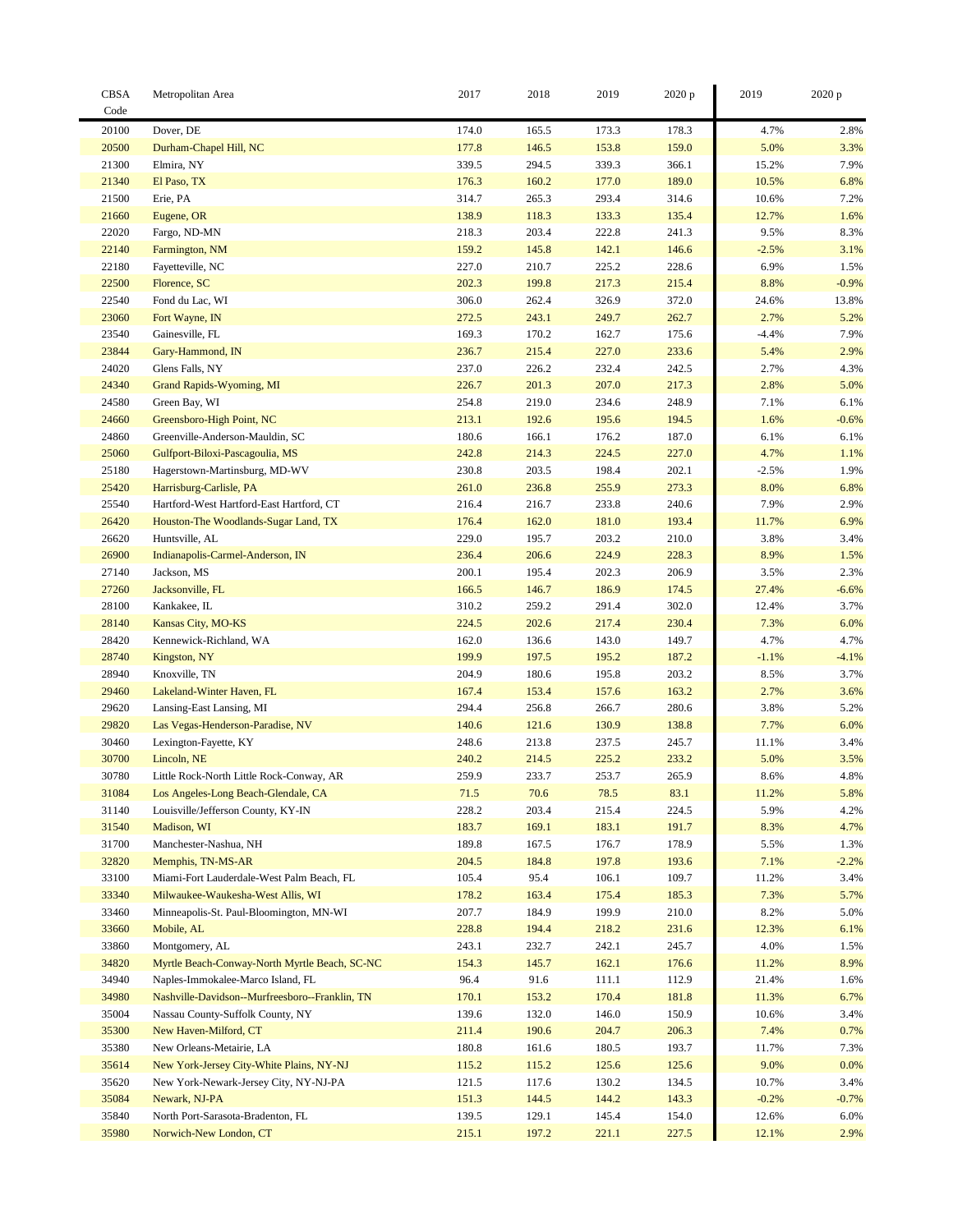| <b>CBSA</b><br>Code | Metropolitan Area                                | 2017           | 2018      | 2019           | 2020 p | 2019    | 2020 p       |
|---------------------|--------------------------------------------------|----------------|-----------|----------------|--------|---------|--------------|
| 36100               | Ocala, FL                                        | 190.4          | 168.4     | 187.1          | 201.1  | 11.1%   | 7.5%         |
| 36420               |                                                  | 244.4          | 222.0     | 261.8          | 275.7  | 17.9%   | 5.3%         |
| 36540               | Oklahoma City, OK<br>Omaha-Council Bluffs, NE-IA |                | 221.7     |                | 238.5  | 4.7%    |              |
| 36740               | Orlando-Kissimmee-Sanford, FL                    | 251.6<br>141.7 | 129.5     | 232.1<br>142.2 | 148.7  | 9.8%    | 2.8%<br>4.6% |
|                     |                                                  |                |           |                |        |         |              |
| 36780               | Oshkosh-Neenah, WI                               | 290.2          | 248.7     | 264.1          | 270.5  | 6.2%    | 2.4%         |
| 37340               | Palm Bay-Melbourne-Titusville, FL                | 167.9          | 165.6     | 168.8          | 176.9  | 1.9%    | 4.8%         |
| 37460               | Panama City, FL                                  | 176.9          | 144.9     | 166.7          | 174.5  | 15.1%   | 4.7%         |
| 37860               | Pensacola-Ferry Pass-Brent, FL                   | 181.5          | 176.3     | 177.1          | 185.1  | 0.4%    | 4.5%         |
| 37900               | Peoria, IL                                       | 330.5          | 297.6     | 360.2          | 393.5  | 21.0%   | 9.3%         |
| 37980               | Philadelphia-Camden-Wilmington, PA-NJ-DE-MD      | 213.8          | 200.1     | 209.7          | 217.0  | 4.8%    | 3.5%         |
| 38060               | Phoenix-Mesa-Scottsdale, AZ                      | 160.7          | 141.8     | 151.6          | 149.9  | 6.9%    | $-1.1%$      |
| 38340               | Pittsfield, MA                                   | 217.6          | 198.1     | 191.7          | 182.5  | $-3.3%$ | $-4.8%$      |
| 38940               | Port St. Lucie, FL                               | 150.3          | 144.3     | 165.6          | 178.8  | 14.8%   | 7.9%         |
| 38860               | Portland-South Portland, ME                      | 175.4          | 156.1     | 161.4          | 158.6  | 3.4%    | $-1.7%$      |
| 38900               | Portland-Vancouver-Hillsboro, OR-WA              | 122.9          | 118.7     | 127.6          | 132.6  | 7.5%    | 4.0%         |
| 39300               | Providence-Warwick, RI-MA                        | 162.8          | 144.9     | 156.8          | 161.2  | 8.2%    | 2.8%         |
| 39460               | Punta Gorda, FL                                  | 158.5          | 146.8     | 161.9          | 169.6  | 10.2%   | 4.8%         |
| 39580               | Raleigh, NC                                      | 179.6          | 163.5     | 185.0          | 191.4  | 13.2%   | 3.4%         |
| 39740               | Reading, PA                                      | 243.3          | 243.5     | 255.6          | 264.7  | 5.0%    | 3.6%         |
| 39900               | Reno, NV                                         | 117.5          | 106.0     | 120.1          | 123.8  | 13.2%   | 3.1%         |
| 40060               | Richmond, VA                                     | 181.8          | 168.6     | 187.6          | 207.9  | 11.2%   | 10.8%        |
| 40140               | Riverside-San Bernardino-Ontario, CA             | 114.2          | 104.4     | 113.1          | 115.7  | 8.4%    | 2.2%         |
| 40380               | Rochester, NY                                    | 281.8          | 273.6     | 289.9          | 297.9  | 5.9%    | 2.8%         |
| 40420               | Rockford, IL                                     | 301.1          | 285.4     | 307.4          | 319.3  | 7.7%    | 3.9%         |
| 40900               | Sacramento--Roseville--Arden-Arcade, CA          | 129.8          | 120.8     | 132.1          | 136.7  | 9.4%    | 3.5%         |
| 40980               | Saginaw, MI                                      | $\rm N/A$      | $\rm N/A$ | $\rm N/A$      | N/A    | N/A     | N/A          |
| 41180               | St. Louis, MO-IL                                 | 248.5          | 231.3     | 252.9          | 264.2  | 9.3%    | 4.5%         |
| 41420               | Salem, OR                                        | 135.4          | 116.2     | 140.5          | 149.5  | 20.9%   | 6.4%         |
| 41620               | Salt Lake City, UT                               | 144.3          | 134.0     | 141.0          | 146.9  | 5.2%    | 4.2%         |
| 41700               | San Antonio-New Braunfels, TX                    | 169.3          | 158.4     | 174.0          | 185.7  | 9.9%    | 6.7%         |
| 41740               | San Diego-Carlsbad, CA                           | 78.8           | 72.7      | 81.2           | 84.6   | 11.7%   | 4.2%         |
| 41860               | San Francisco-Oakland-Hayward, CA                | 72.4           | 65.6      | 75.0           | 77.7   | 14.3%   | 3.7%         |
| 41940               | San Jose-Sunnyvale-Santa Clara, CA               | 60.3           | 53.8      | 64.5           | 67.6   | 20.0%   | 4.8%         |
| 42660               | Seattle-Tacoma-Bellevue, WA                      | 116.8          | 105.8     | 116.4          | 117.4  | 10.0%   | 0.9%         |
| 42680               | Sebastian-Vero Beach, FL                         | 156.8          | 157.4     | 156.6          | 166.3  | $-0.5%$ | 6.2%         |
|                     |                                                  |                |           |                |        |         |              |
| 43300               | Sherman-Denison, TX                              | 235.5          | 191.2     | 202.3          | 215.3  | 5.8%    | 6.4%         |
| 43340               | Shreveport-Bossier City, LA                      | 166.3          | 168.3     | 182.0          | 205.2  | 8.2%    | 12.7%        |
| 43620               | Sioux Falls, SD                                  | 225.9          | 191.0     | 200.8          | 214.2  | 5.1%    | 6.7%         |
| 43780               | South Bend-Mishawaka, IN-MI                      | 285.4          | 267.8     | 267.7          | 281.3  | 0.0%    | 5.1%         |
| 43900               | Spartanburg, SC                                  | 205.0          | 186.8     | 199.2          | 204.8  | 6.6%    | 2.8%         |
| 44060               | Spokane-Spokane Valley, WA                       | 176.8          | 152.7     | 154.8          | 153.2  | 1.3%    | $-1.0%$      |
| 44100               | Springfield, IL                                  | 327.7          | 310.4     | 329.6          | 362.2  | 6.2%    | 9.9%         |
| 44140               | Springfield, MA                                  | 190.1          | 181.7     | 195.4          | 206.1  | 7.6%    | 5.5%         |
| 44180               | Springfield, MO                                  | 245.8          | 216.3     | 219.2          | 222.9  | 1.4%    | 1.7%         |
| 45060               | Syracuse, NY                                     | 296.0          | 281.4     | 304.8          | 317.3  | 8.3%    | 4.1%         |
| 45220               | Tallahassee, FL                                  | 184.3          | 171.1     | 175.7          | 182.5  | 2.7%    | 3.9%         |
| 45300               | Tampa-St. Petersburg-Clearwater, FL              | 160.3          | 149.9     | 164.2          | 169.5  | 9.5%    | 3.2%         |
| 45780               | Toledo, OH                                       | 309.9          | 276.5     | 294.6          | 304.8  | 6.5%    | 3.5%         |
| 45820               | Topeka, KS                                       | 307.7          | 282.7     | 298.7          | 312.8  | 5.7%    | 4.7%         |
| 45940               | Trenton, NJ                                      | 219.9          | 210.8     | 211.3          | 223.2  | 0.3%    | 5.6%         |
| 46060               | Tucson, AZ                                       | 165.8          | 149.1     | 166.2          | 175.2  | 11.5%   | 5.4%         |
| 46140               | Tulsa, OK                                        | 215.3          | 214.0     | 229.9          | 233.1  | 7.4%    | 1.4%         |
| 46520               | Urban Honolulu, HI                               | 68.3           | 64.0      | 69.2           | 74.8   | 8.1%    | 8.1%         |
| 47260               | Virginia Beach-Norfolk-Newport News, VA-NC       | 186.5          | 186.6     | 194.4          | 190.5  | 4.2%    | $-2.0%$      |
| 47900               | Washington-Arlington-Alexandria, DC-VA-MD-WV     | 156.4          | 146.0     | 156.1          | 165.1  | 6.9%    | 5.8%         |
| 47940               | Waterloo-Cedar Falls, IA                         | 300.9          | 297.8     | 331.7          | 368.7  | 11.4%   | 11.2%        |
| 48620               | Wichita, KS                                      | 277.0          | 257.9     | 265.3          | 275.1  | 2.9%    | 3.7%         |
| 48660               | Wichita Falls, TX                                | 286.8          | 278.5     | 305.7          | 313.5  | 9.8%    | 2.5%         |
| 48900               | Wilmington, NC                                   | 172.9          | 144.4     | 164.8          | 169.3  | 14.1%   | 2.7%         |
| 49180               | Winston-Salem, NC                                | 216.5          | 191.8     | 206.8          | 208.3  | 7.8%    | 0.7%         |